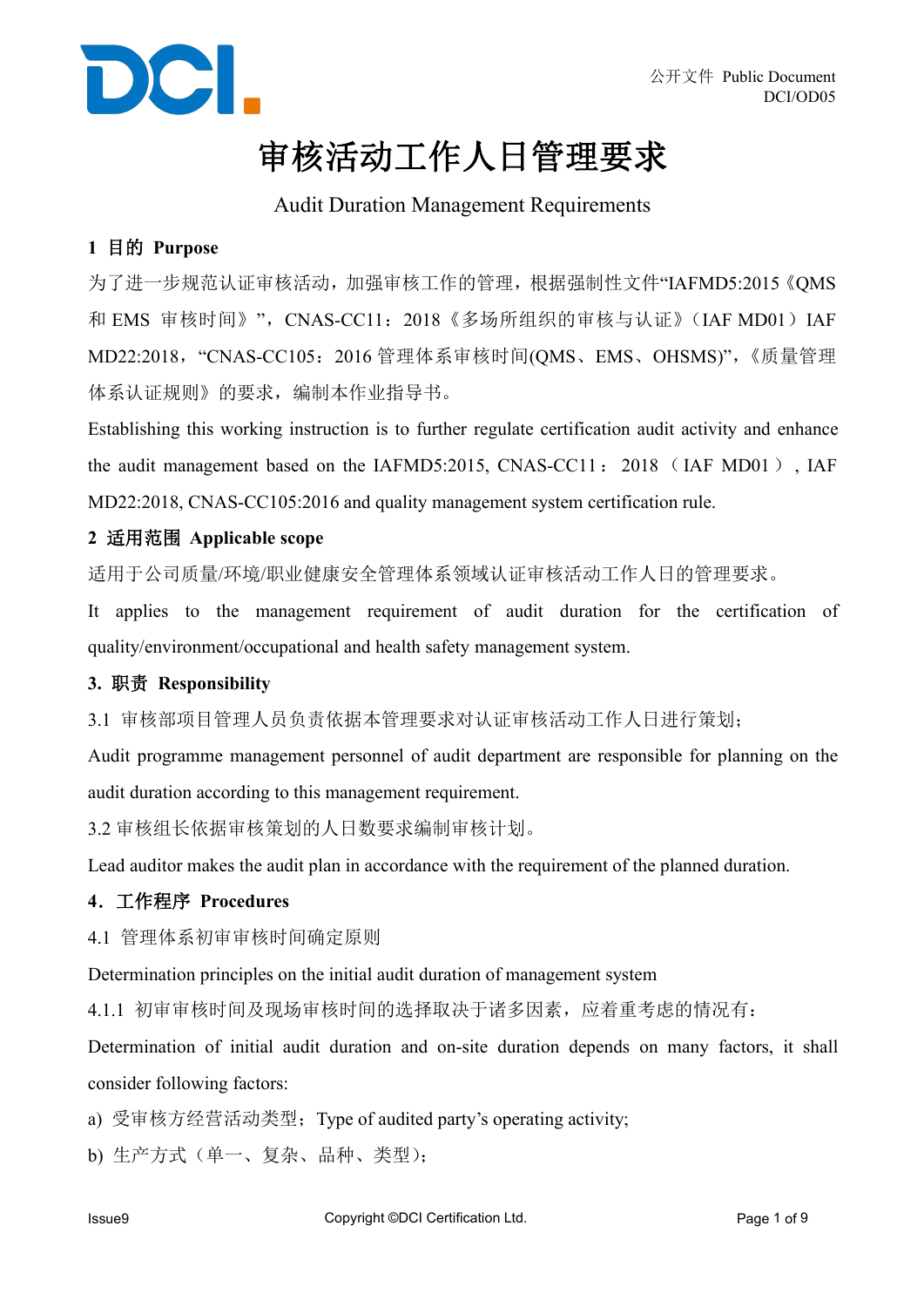

Production ways (simple, complicated, item, type);

c) 管理体系的成熟度; Maturity of management system;

d) 管理体系的整合程度;Level of integration for management system;

e)是否存在多现场以及多现场的抽样量;

Whether the organization has multi sites and sampling quantity;

f) 法律法规的要求; Requirements of statutes and regulations;

g) 组织管理体系覆盖的产品、活动、过程和服务的环境因素、危险源及风险评价的复杂程度 和风险;

Product, service and process and the environment aspects of service and process and hazardous origin, as well as the complexity of risk evaluation and risk covered by organization management system;

h) 是否存在扩项或其他需要增加审核力度和范围因素;

Whether it needs to increasing scope or other factors which need to increasing audit efforts and scope.

i) 相关方有意见的。Interested party's comments

j) 工程建设施工企业质量管理体系需考虑审核组增加相应审核人日以覆盖 ISO9001 和 GB/T50430.

4.1.2 审核时间的确定方法:Determining methods ofaudit duration

a) 公司应为审核组安排足够的审核时间,确保审核的有效性。对于所有类型的审核,公司需 要在合同评审过程中综合考虑各方面的因素对审核时间可能产生的影响确定审核时间。

Our company shall arrange sufficient duration for audit team to ensure the effectiveness of audit, and our company shall determine the audit duration by considering all kinds of factors during the contract review for all types of audit.

b) 初次审核(第 1 阶段+第 2 阶段)、监督审核和再认证审核的审核时间计算以附件 1(适 用于 OMS)和附件 2 (适用于 EMS)中和附件 3 (适用于 OHSMS)的图表为基础。确定审 核时间时,除了考虑人员数量外,实施有效审核所需的时间还取决于其他因素(具体见 Form5104-2 表的描述)。涉及 EMS 和 OHSMS 审核人日策划, 应按照合同评审给出的风险 等级进行策划,并根据每个项目的具体情况对审核人日进行调整,审核方案管理人员不可以 为了最终想获得的审核人日,对审核人日的调整比例进行推算,而是应该根据项目的实际情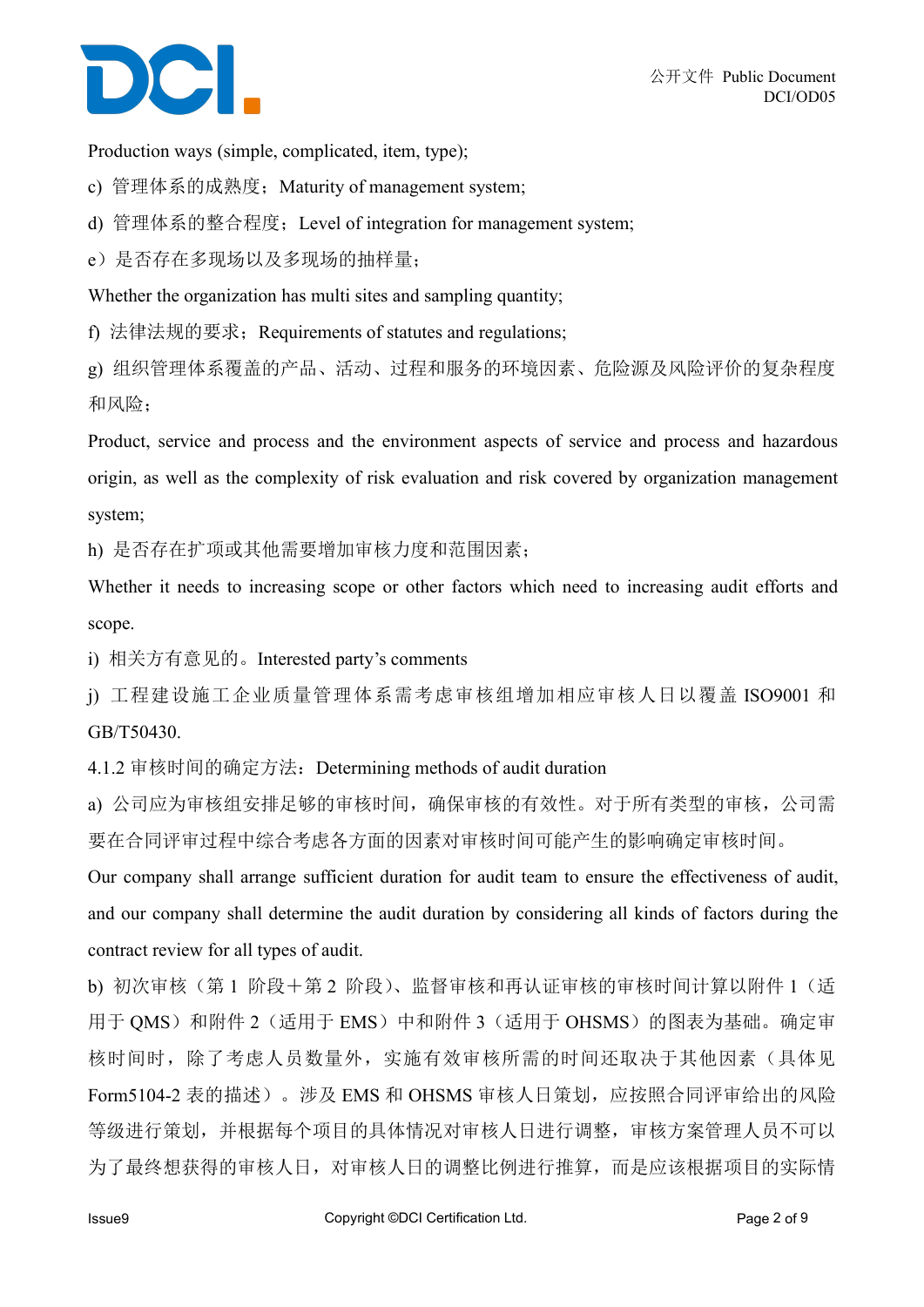#### 况对审核人日进行合理比例的调整。

The duration calculation of initial audit (including stage 1 and stage 2), surveillance and recertification is based on the chart of the Annex 1 (apply to QMS), the Annex 2 (apply to EMS) and the Annex 3 (apply to OHSMS). When determine the audit duration, the effective audit should consider the number of organization's employee and other factors (details see the Form5104-2). As for the EMS and OHSMS audit time planning, it should comply with the risk level which evaluated by the contract reviewer, it should consider the specific factors of the clients and calculate a reasonable audit time, audit justifications should not be back calculated to derive the required audit time.

4.1.3 基准审核时间的确定 Determination of based audit duration

审核部项目管理人员应针对每个客户确定策划审核所需的基准时间,具体执行附件 1-3 的规 定。Audit programme management personnel plan the duration for each specific client, based on the regulations of Annex 1 to 3.

4.1.4 审核时间的增减 Increase and reduction of audit duration

a) 审核部项目管理人员应针对每个客户并根据附件 1-3 表后"注"中的规定,确定策划审核所 需的时间,并记录所确定的时间的合理性(包括增加和减少审核时间的理由),但考虑到所有 因素,对减少某个组织的初次审核、监督或再认证审核人日的总量不能大于审核人日时间表 中要求的审核人日时间的 30%。

Audit programme management personnel determine the reasonable duration for each client based on the Annex 1-3, and records the judgment duration (including judgment of increase and reduction reason), for all audits, the duration reduction can not exceed 30% of total duration such as initial, surveillance or re-assessment.

b) 用于策划与准备以及编写报告的审核时间不宜使总的现场审核时间少于附件1-3表所列时 间的80%。需要更多的时间来进行策划和(或)编写报告不是减少现场审核时间的理由。

The on-site audit duration can not less than 80% of the annex chart 1 to 3 due to the time used for planning, it's unacceptable to reduce the on-site audit duration because of needing more time to prepare the audit plan and / or complete the audit report.

c) 如果审核时间少于附件1-3表中给出的时间,公司应确定减少的理由。

If audit duration is less than the provided time in annex 1-3, our company shall define the reasons of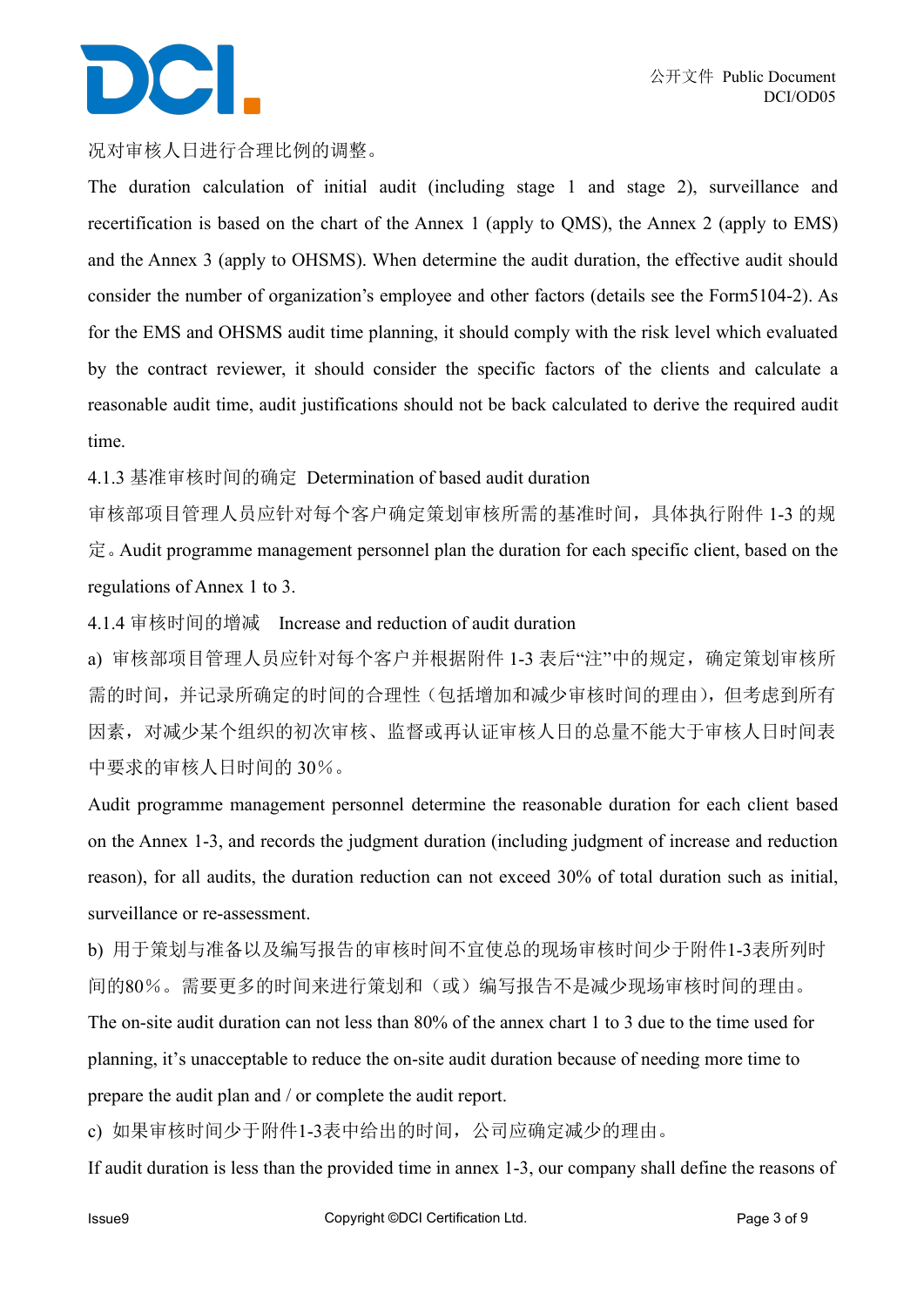

reduction.

4.2 管理体系首审(第 1 阶段+第 2 阶段)审核时间的要求:

Requirements ofinitial audit duration for management system (stage1 and stage2) **:**

4.2.1 审核部应针对每个认证项目的性质和风险等级,在充分考虑受审核组织管理体系、过程、 活动和产品/服务等方面的特性及其复杂性因素的基础上,根据本文 4.1.3 有关审核时间增减 的原则确定合理的审核时间,包括为确保有效地完成管理体系的第一、二阶段审核,合理的 分配审核时间。

Audit department shall determine the reasonable audit duration with regard to the based on the characteristics and risk degree of each audit project, and fully consider the characteristics and complexity of organization management system, process, activity and product/service etc, audit department shall reasonably assign the audit duration for the stage 1 and the stage 2 to ensure the effective audit.

In any case, increasing the stage1duration can not be the reason for reducing the stage 2 duration.

4.2.3 第一阶段现场审核 Site audit of the stage 1

对于多数需在受审核组织的现场实施第一阶段管理体系认证审核的情况,审核部应针对受审 核组织的特点、规模和复杂程度,合理的策划和确定所需的审核时间。通常情况下,第一阶 段现场审核所需的审核时间不宜少于 1 个审核人日。对于人数较少、风险较低的受审核组织 可适当降低至 0.5 个人日。

As for most of application organization which the stage 1 need to be implemented on the site, audit department shall reasonably plan and determine the audit duration according to organization's characteristic, scale and complexity. Generally, the on-site audit duration of stage 1 shall not be less than one man day, for some few employee and low risk, the stage 1 audit duration can be 0.5 man-day.

4.2.4 第二阶段现场审核 On Site audit of stage 2

第二阶段现场审核所需的审核时间,应基于第二阶段审核的目的、范围和程度,并结合第一 阶段审核的结果,包括对可能影响第二阶段有效审核的潜在因素给予充分的考虑,保持充分 的证据和记录以证实审核所用时间的合理性。通常情况下,第二阶段审核所用审核时间不宜 低于第一阶段和第二阶段总的现场审核时间的 70%。

The stage 2 audit duration shall based on the scope and extent of the stage 2, and combining with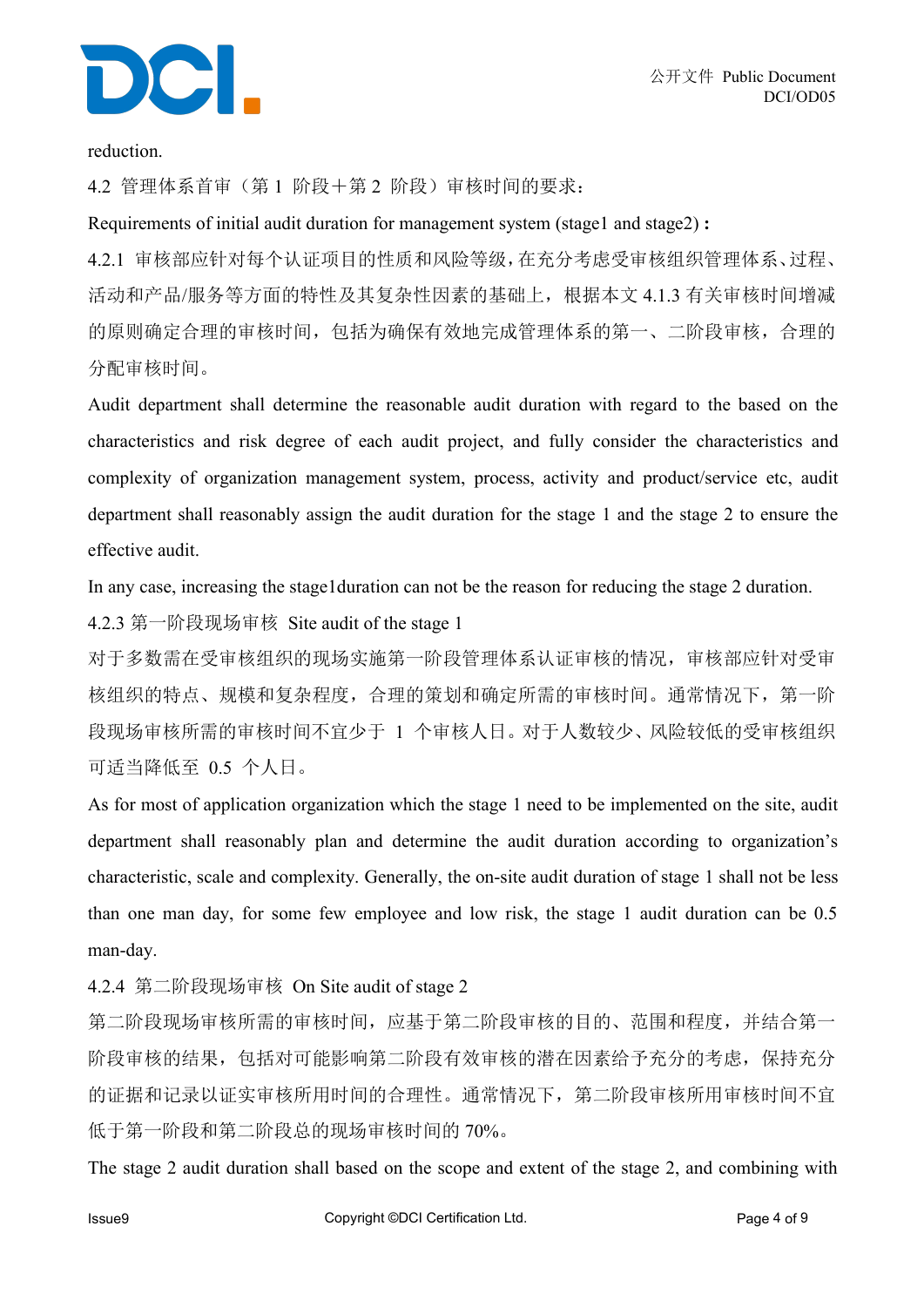the results of the stage 1 including the sufficient consideration on the potential elements that may affect effectiveness of the stage 2, keeping sufficient evidence and record to prove the rationality of the planned duration, Generally, the duration used for the stage 2 shall not be less than 70% of the total duration.

4.3 监督审核和再认证的时间 Surveillance and recertification duration

4.3.1 在初始的三年认证周期中,对获证组织实施监督审核的时间,宜与初次认证审核(第 1 阶段+第 2 阶段)的时间成比例,即每年实施监督审核的总时间约为初次认证审核时间的三 分之一。同时应考虑组织所发生的变化,体系成熟程度等因素,对监督审核时间进行策划。 所策划的监督审核时间应时常得到审查(至少在每次监督审核或再认证时),实施该审查(包 括任何对审核时间的调整)的证据应得到记录。

In the preliminary certification cycle with three years, the duration of surveillance for certified organization shall be in proportion to the duration of initial certification audit (the stage 1 and the stage 2), that is, the duration of surveillance in every year is about one third of the initial audit duration. Meanwhile, the duration of surveillance shall be planned according to the changes of organization, system maturity etc. And the planned time shallbe reviewed frequently (at the time of each surveillance and recertification at least), also the evidence on this review's implementation (including any adjustment for audit duration) shall be recorded.

4.3.2 如果组织在初次审核和随后的监督期间向认证机构证实了其管理体系的稳定性,并持续 满足标准要求的能力,认证公司可据此减少监督审核时间,但对这种情况必须有书面的理由 陈述和公司领导的批准;

If organization has proved the stability of its management system and the capacity that it can continually meet the standard requirements to certification body in initial audit and following surveillances, certification body can reduce surveillance time based on that, but it must provide the written reason presentation and top management approval.

4.3.3 再认证审核时间应根据更新的客户信息和管理体系绩效的评价结果进行计算。通常做法 是:假设基于更新的信息对组织实施初次认证审核或再认证时组织的情况与初次认证审核时 相同,再认证审核时间约为该初次审核所需时间的2/3。

The duration of recertification shall be calculated according to the updated client information and the evaluation result of management system performance. The general method is: on the assumption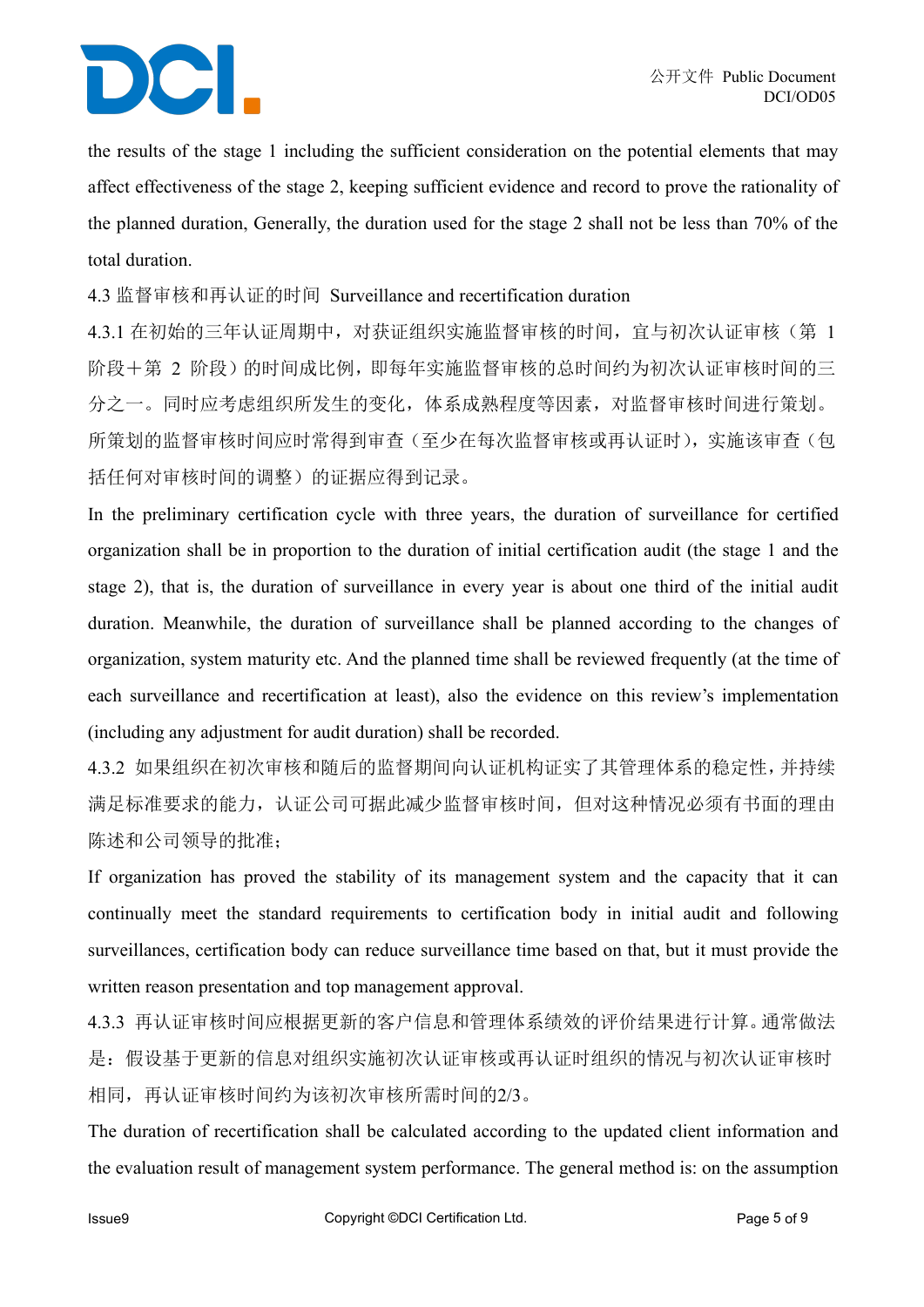that organization's situation on implementing initial audit and recertification based on the updated information is same as initial certification audit, and the recertification duration is about two thirds of total duration of initial audit.

4.3.4 对获证组织第二个认证周期及其以后的认证周期,公司审核项目管理人员可根据组织管 理体系的绩效设计个性化的监督和再认证方案,但审核时间若缩减到低于基准水平的70%, 则应在实施前说明理由并向认可机构寻求特别批准。如果不采用高级监督和再认证程序,宜 根据第4.3.1条和第4.3.2 条来计算审核时间。

For the second certification cycle and its following certification cycle, the audit programme management personnel shall design the special surveillance and recertification programme in accordance with the performance of organization's management system. But if the audit duration reduction is lower to 70% of basis time, it shall explain the reasons and seek the special approval of accreditation body before implementation. It's more suitable to calculate the audit duration based on clause 4.3.1 and 4.3.2 if the advanced surveillance and recertification procedures not used.

4.4 临时场所和多场所的审核时间 Additional location and multi-site audit duration

4.4.1 如果认证申请方或获证客户在临时场所提供其产品(包括服务),该临时场所应被纳入 审核方案。审核部项目管理人员应根据本文 4.1.3 有关审核时间的要求和计算方法确定合理的 每个场所(包括中心办公室)的人日数。

If application organization or certified client provides its product (including service) in additional location, the additional location shall be taken into account of the audit programme. The audit programme management personnel shall determine the suitable duration for each location including the office based on the clause 4.1.3 requirement and method.

4.4.2 如果中心办公室和(或)地方场所不适用标准的某些条款,可以考虑减少人日数,每次 减少人日数时应记录减少人日数的理由。但对进行大多数过程或关键过程的场所进行审核时, 人日数不能减少。

If some standard clauses not apply for the office or location, it can be considered to reduce the duration and record the reason for each reduction. But for the audit on sites of main processes or key processes, the audit duration shall not be reduced.<br>4.4.3 初次审核和监督所用的总时间为用在每个场所和中心办公室的时间之和。

The total time used for initial audit and surveillance is the sum of the time of each location and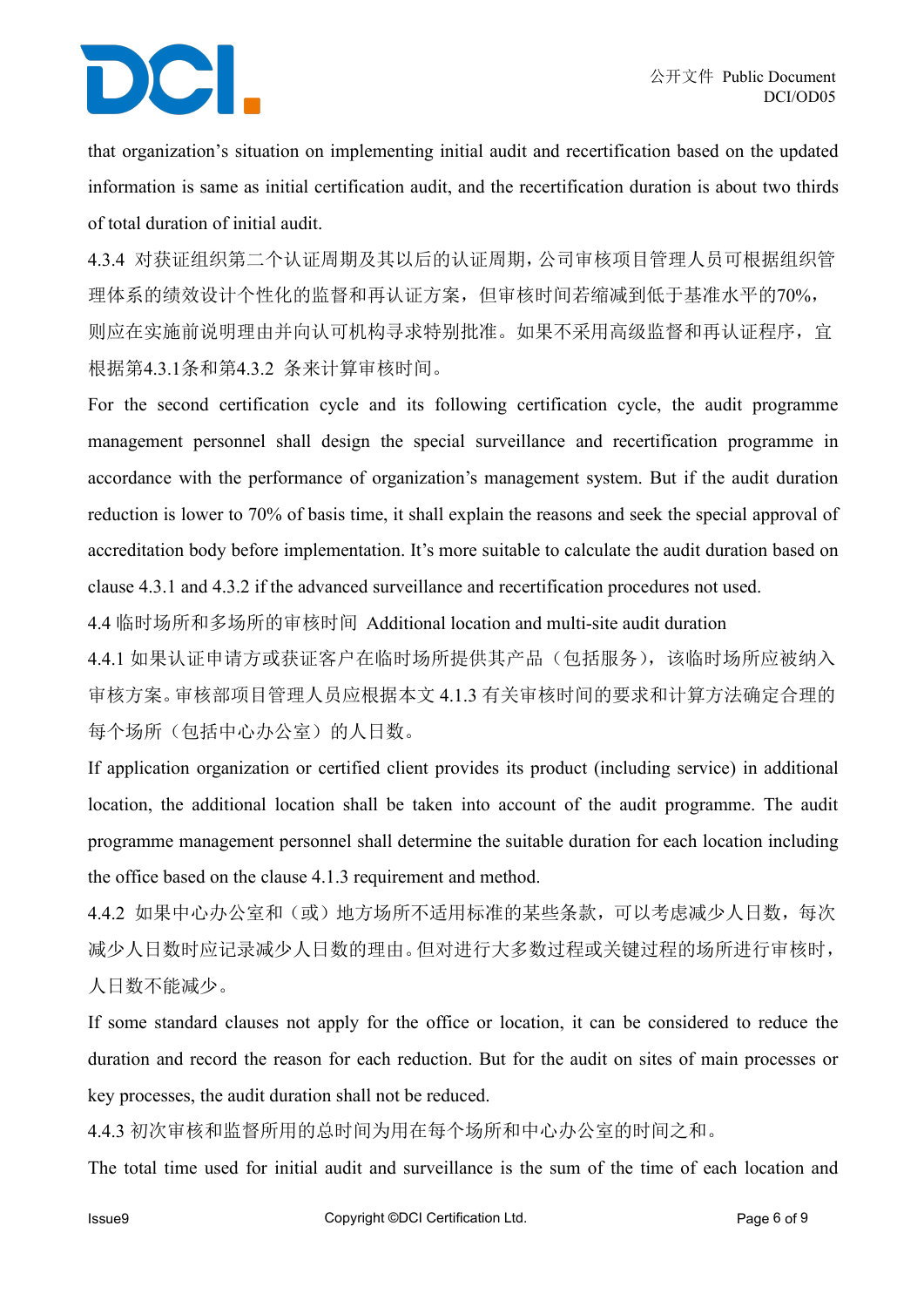

central office audit.

4.5 结合审核的人日数 The duration of integration audit

4.5.1对两个或多个管理体系的结合审核人日数的确定(例如: A + B + C), 认证机构须:

To determine the audit time for an audit of an IMS covering two or more management system standards/specifications, e.g.  $A + B + C$ , the Certification Body shall:

a) calculate the required audit time for each management system standard specification separately (applying all relevant factors provided for by the relevant application documents and/or scheme rules for each standard, e.g., IAF MD5, ISO/TS 22003, ISO/IEC 27006);

分别计算出每一管理体系所需的审核人天(需考虑到针对每一管理体系涉及到的应用文件与策划准则 中所规定的因素,例如: IAF MD5, ISO/TS 22003, ISO/IEC 27006)

b) calculate the starting point T for the duration of the audit of the IMS by adding the sum of the individual parts (e.g.  $T = A + B + C$ );

计算出多个管理体系的结合审核人日数的起始点T,即为每一管理体系所需要的人日数相(T=A+ B  $+ C$ ;

c) adjust the starting point figure by taking into account factors that may increase or reduce (see Annex 4) the time required for the audit.

考虑附件4中所涉及的增减因素调整起始数值

The factors for reduction shall include but are not limited to:

认证机构可考虑到下列因素(不仅限于)来减少人日数:

The extent to which the organization's management system is integrated;

组织管理体系结合的程度

The ability of the organization's personnel to respond to questions concerning more than one

management systems standard; and

组织人员对于两种/多种管理体系标准问题回复的能力

The availability of auditor(s) competent to audit more than one management system

standard/specification.

审核员具备的两种或多种管理体系标准/或规范性文件所需的审核能力

The factors for increases shall include but are not limited to:

认证机构可考虑到下列因素(不仅限于)来增加人日数: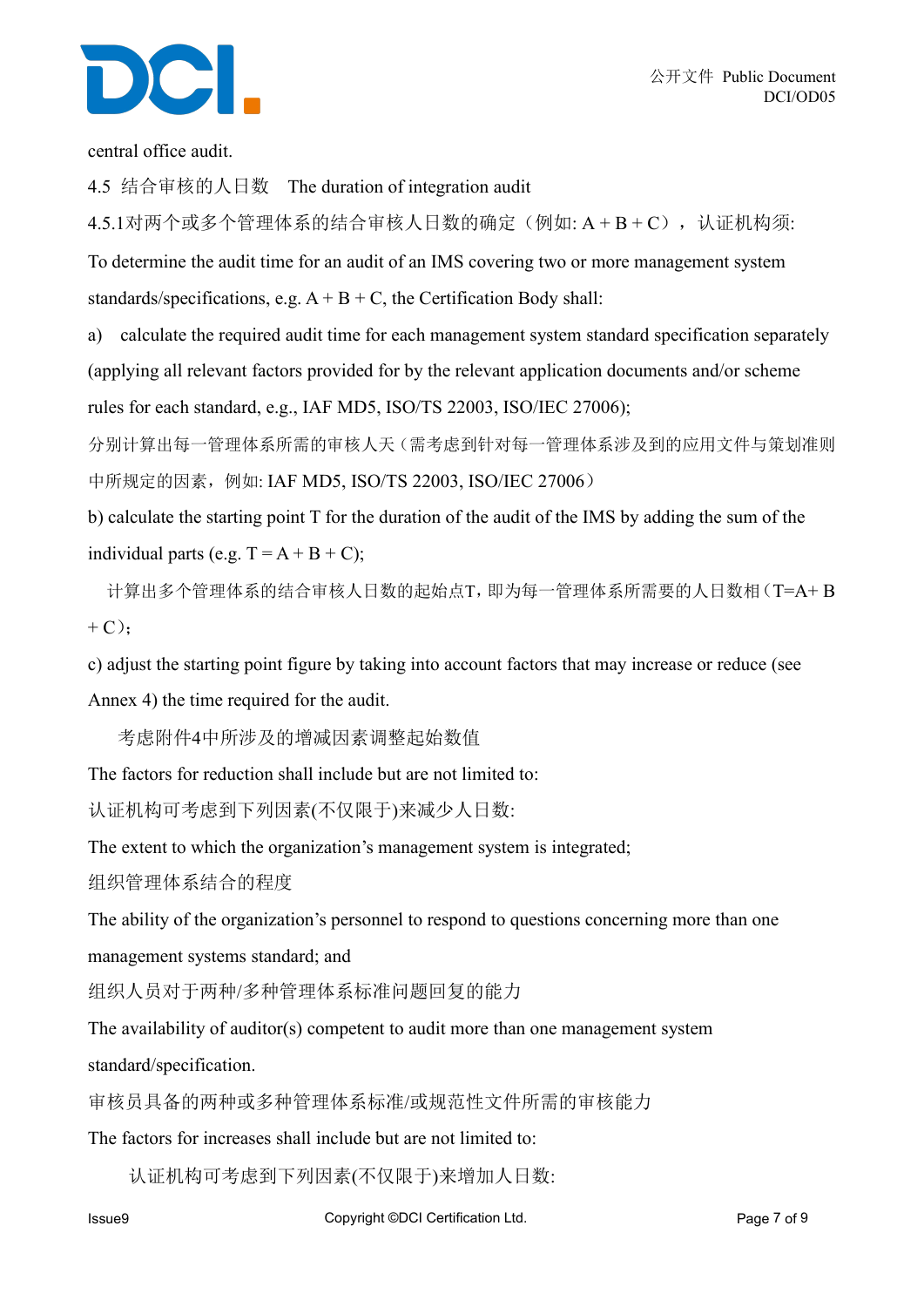The complexity of the audit of an IMS compared with single management system audits.

与单一管理体系审核比较,结合管理体系审核的复杂程度

d) inform the client that the duration of an IMS auditbased on the declared level of integration of the organization's management system may be subject to adjustment on the basis of confirming the level of integration at stage one and subsequent audits.

告知客户基于组织提供管理体系的整合程度信息所策划的结合审核人日数会依据现场一阶段 审核与后续的审核过程中确认的整合程度对审核人日数进行调整。

4.5.2 Audit of an IMS could result in increased time, but where it results in reduction, it shall not exceed 20% from the starting point  $T(4.5.1)$ .

结合体系审核可增加审核人天数,也可减少,但无论如何,认证机构不应使结合审核人日数 少于起始点(T) 的 80%。

4.5.3 The starting point figure and justification for increase or reduction shall be documented. 关于起始点的增减与说明需备有相关文件。

4.5.4 During a Stage One Audit, the audit team shall confirm the level of integration of the IMS. The Certification Body shall review and modify, as necessary, the audit duration that was based on information provided at the application stage.

一阶段审核过程中,审核组应确认结合管理体系的结合程度。认证机构需对申请阶段提供的 信息所确定的人日数进行评审与修改(必要时)。

4.5.5 The Certification Body shall confirm that the level of integration remains unchanged throughout the certification cycle to ensure that the established audit durations are still applicable. 认证机构需确认在整个认证周内结合程度未发生变化以确保所策划的人日数仍然适用。

4.6 审核时间管理 Auditor duration management

4.6.1 现场审核的时间,每个审核人日应不低于 8 小时,当审核人日为 8 小时时,其中审核组 内部的交流和沟通每天所占用的时间应不超过 1 个小时。

For the on site audit duration, each audit man day shall not be less than eight hours. When the audit duration is eight hours, the time used for internal exchanges and communication with audit team shall not exceed an hour.

4.6.2 审核项目管理人员在审查审核任务书、审核计划及日程安排和审核资料时,应将审核人 日数是否满足规定要求作为必查内容。